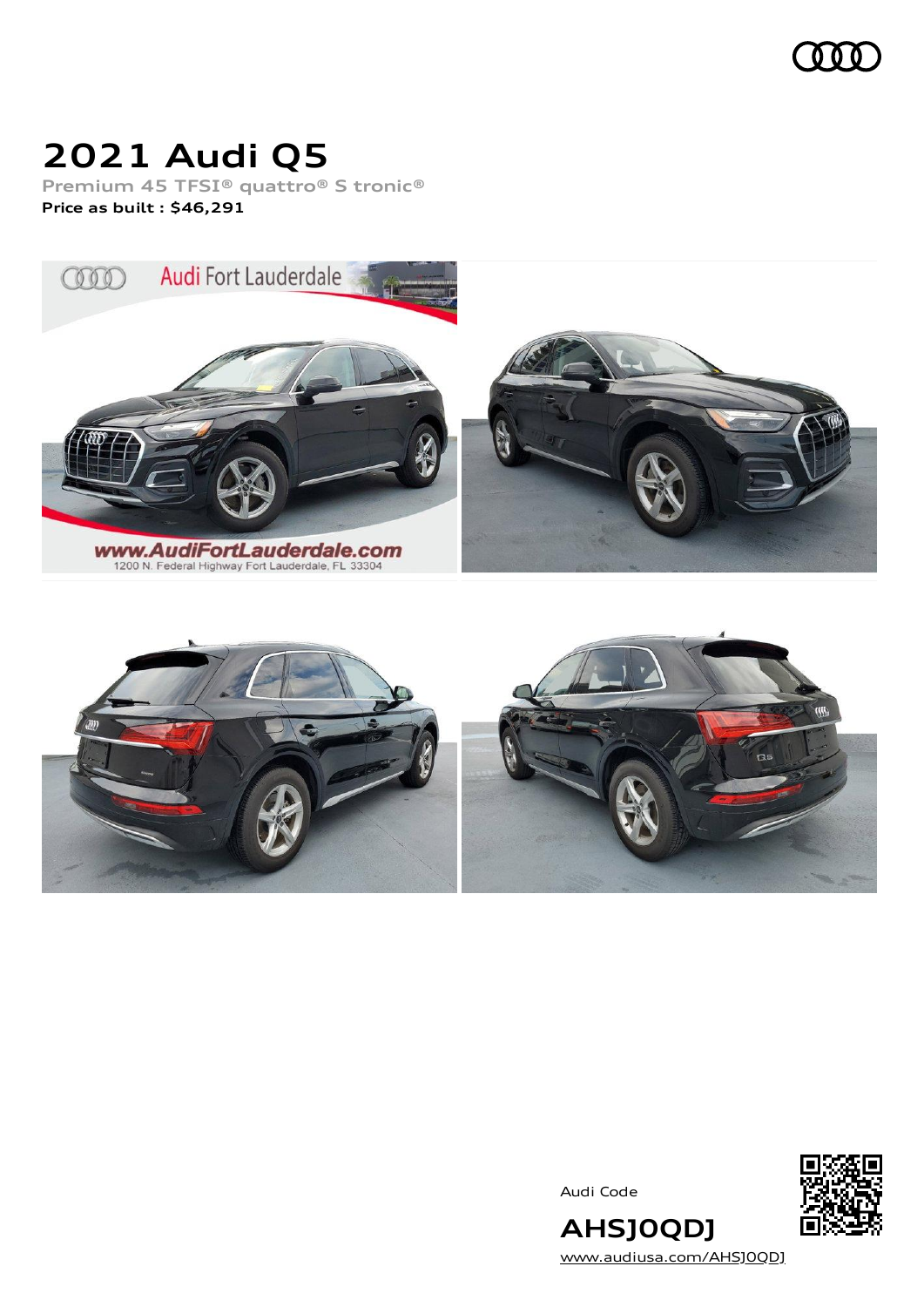### **Summary**

**Audi 2021 Audi Q5** Premium 45 TFSI® quattro® S tronic®

**Price as buil[t](#page-10-0)** \$46,291

#### **Exterior colour**

Brilliant Black

#### **Interior colour**

| Seats     | Black with Rock Gray stitching |
|-----------|--------------------------------|
| Dashboard | Black                          |
| Carpet    | Black                          |
| Headliner | Gray                           |

#### **Technical Specifications**

| Engine type                  | 2.0-liter four-cylinder                              |
|------------------------------|------------------------------------------------------|
| stroke                       | Displacement/Bore and $1,984/82.5 \times 92.8$ cc/mm |
| Max. output                  | 261 HP                                               |
| Torque                       | 273 lb-ft@rpm                                        |
| Top track speed              | 130 mph $1$                                          |
| Acceleration (0 - 60<br>mph) | 5.7 seconds                                          |
| Recommended fuel             | Premium                                              |



Audi Fort Lauderdale

 $000$ 

**Your configuration on www.audiusa.com** [www.audiusa.com/AHSJ0QDJ](https://www.audiusa.com/AHSJ0QDJ)

**Commission number** aa05c0030a0e09a830c0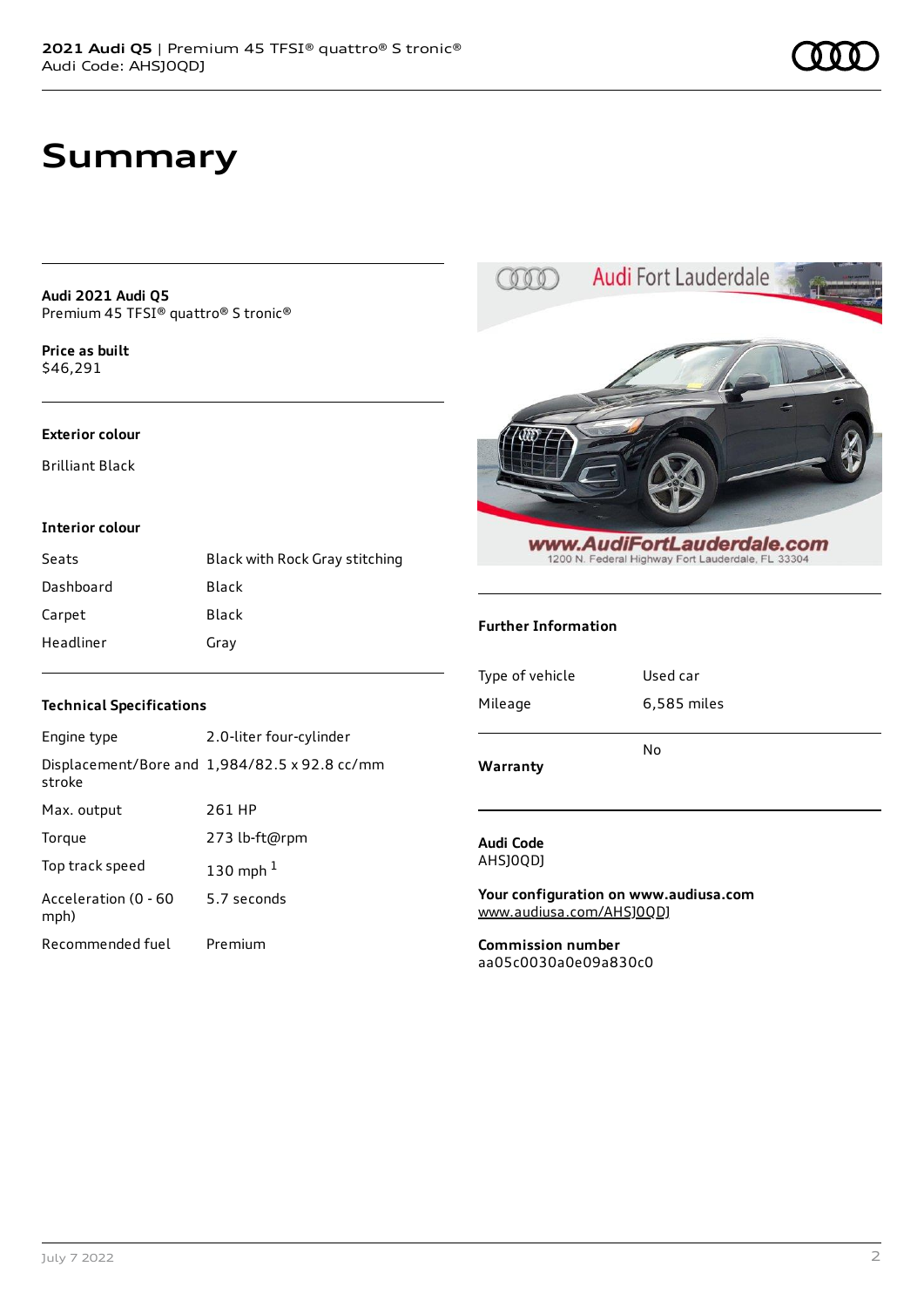# **Equipment**

Brilliant Black

Audi advanced key-keyless start, stop and entry

Power-adjustable, auto-dimming, power-folding, heated exterior side mirrors with memory

Convenience package

Power panoramic sunroof

SiriusXM® with 90-day All Access trial subscription





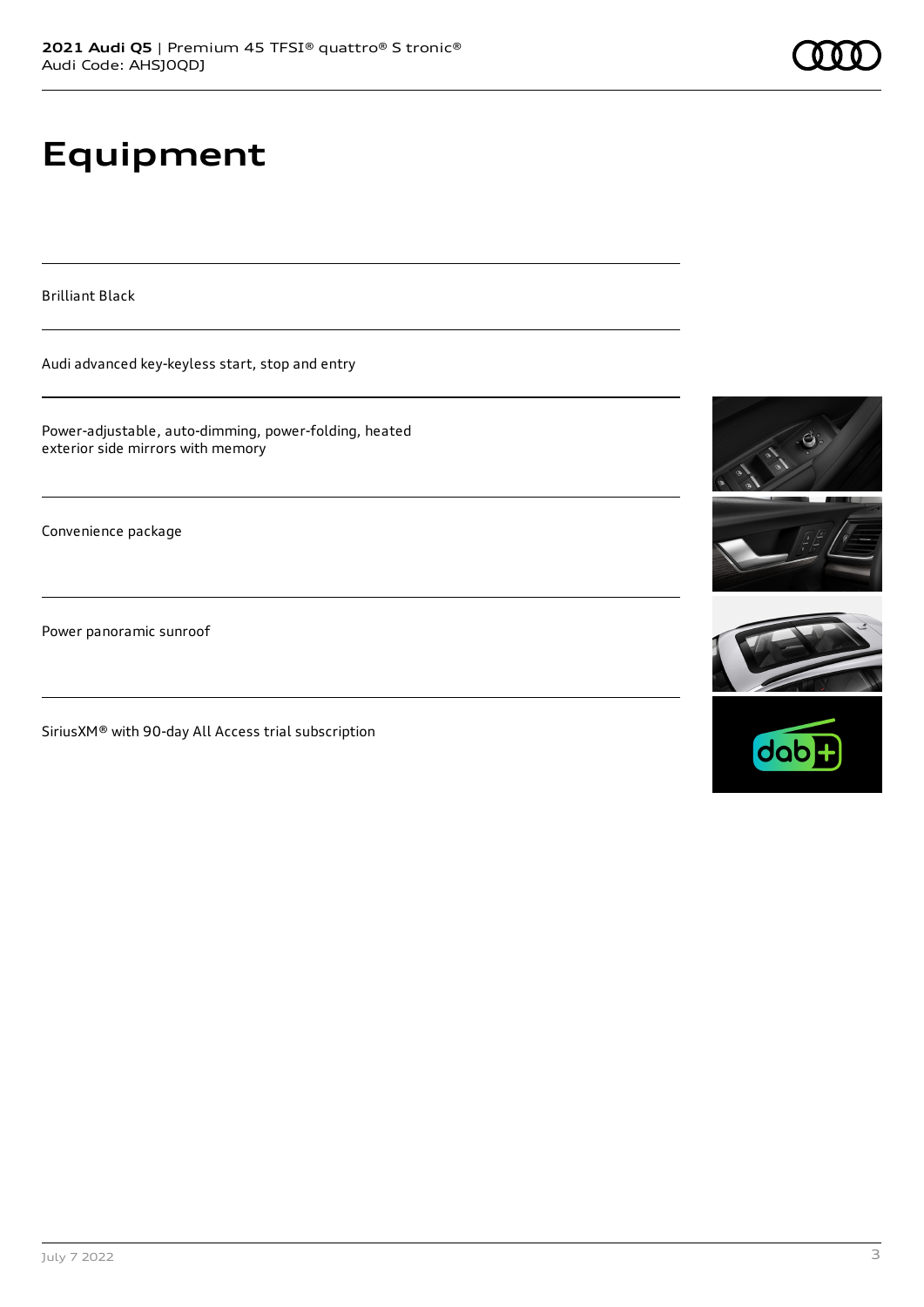| 4UB             | Driver and front passenger airbags                              |
|-----------------|-----------------------------------------------------------------|
| 4H <sub>5</sub> | Electronic rear child door locks                                |
| UH1             | Electromechanical parking brake                                 |
| 8T2.            | Cruise control system                                           |
| VC <sub>2</sub> | Garage door opener (Homelink®)                                  |
| OZ7             | Speed-sensitive electromechanical power<br>steering system      |
| 7K6             | Tire-pressure monitoring system                                 |
| 4X3             | Advanced Airbag Protection System                               |
| 3B7             | Lower Anchors and Tethers for Children<br>(LATCH) in rear seats |
|                 |                                                                 |

#### **Exterior**

| 1D8             | Trailer hitch provision                               |
|-----------------|-------------------------------------------------------|
| 1S1             | Tool kit and floor jack                               |
| 1 B A           | Standard suspension                                   |
| 3S1             | Aluminum roof rails                                   |
| 511             | Tailgate roof spoiler                                 |
| 8IT             | Full LED headlights with DRL signature                |
| HX <sub>2</sub> | 235/60 R18 all-season tires                           |
| 8VM             | LED taillights with dynamic turn signal               |
| VJ1             | Full paint finish                                     |
| 4KC             | Heat-insulating side and rear windows                 |
| 4ZB             | Aluminum trim around exterior windows                 |
| 41 V            | 18" 5-arm-star design wheels with all-season<br>tires |

# **Interior** QE1 Storage package

| 4M3             | Four beverage holders                                                                      |
|-----------------|--------------------------------------------------------------------------------------------|
| 7M1             | Aluminum front door sill inlays                                                            |
| 6N)             | Light cloth headliner                                                                      |
| <b>9AQ</b>      | Three-zone automatic climate control<br>system                                             |
| 4L7             | Auto-dimming interior rear view mirror with<br>digital compass and Integrated Toll Module® |
| QQ1             | LED interior lighting package                                                              |
| 6E3             | Front center armrest                                                                       |
| 7F <sub>9</sub> | Leather-wrapped gear selector                                                              |
| 4E7             | Power tailgate                                                                             |
| 5XF             | Driver and front-passenger extendable sun<br>visors with illuminated vanity mirrors        |
| 3NS             | Sliding, split folding 40/20/40 rear<br>seatbacks with adjustable recline                  |
| N1P             | Leather seat covers                                                                        |
| 4A <sub>3</sub> | <b>Heated front seats</b>                                                                  |
| 5MP             | Brown Walnut Wood inlays                                                                   |

#### **Infotainment and Driver Assistance**

| 6K9             | Audi pre sense <sup>®</sup> city                                                   |
|-----------------|------------------------------------------------------------------------------------|
| 2H1             | Audi drive select                                                                  |
| IU1             | Audi smartphone interface                                                          |
| IW <sub>3</sub> | Audi connect® CARE assistance and security<br>services (limited time subscription) |
| 7X <sub>2</sub> | Parking system plus                                                                |
| 7W3             | Audi pre sense <sup>®</sup> basic and rear                                         |
| KA7             | Rear view camera                                                                   |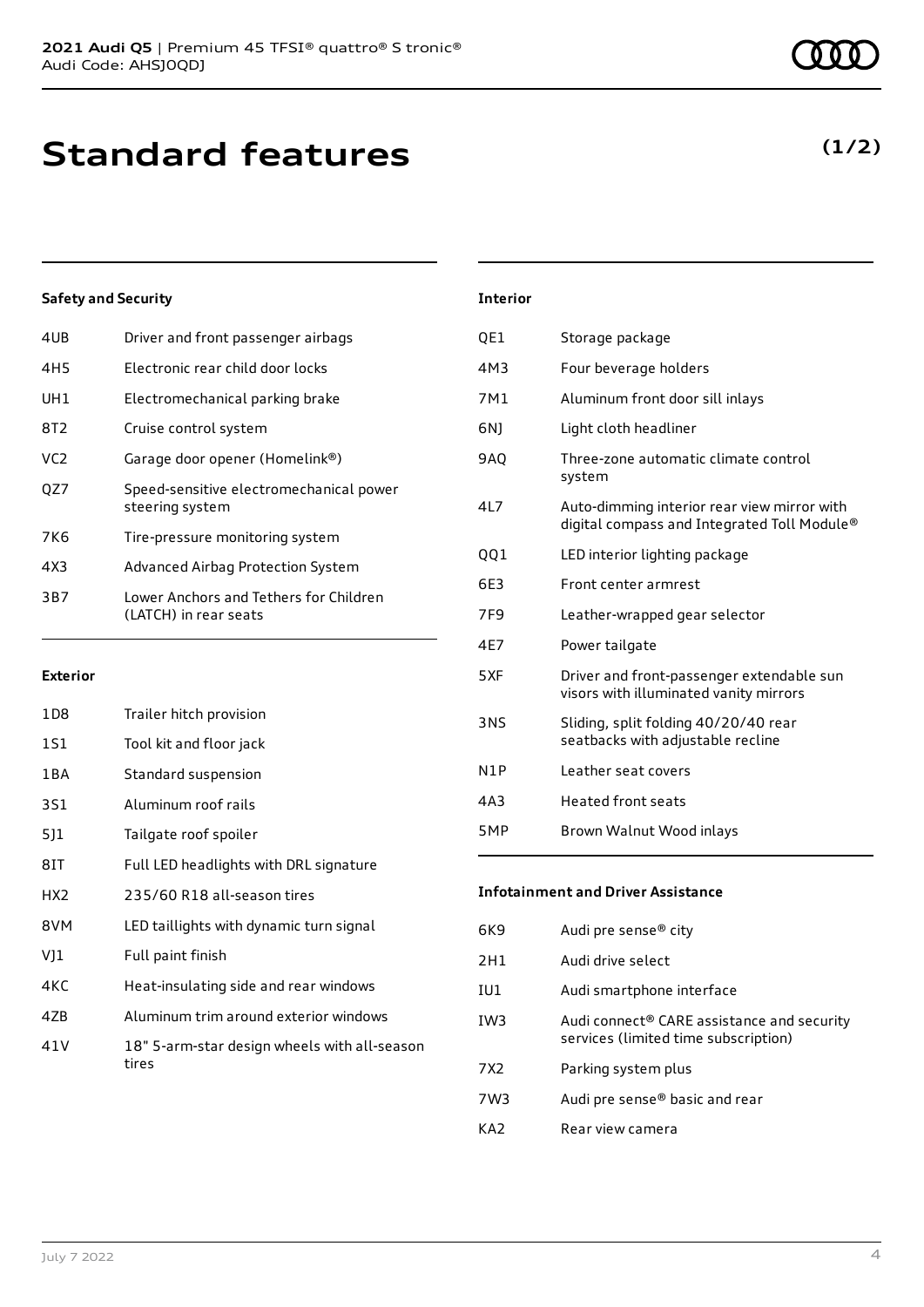### **Standard features**

#### **Infotainment and Driver Assistance**

| 8G1 | High beam assist                                                  |
|-----|-------------------------------------------------------------------|
| 9VD | Audi sound system                                                 |
| 9S7 | 7.0" color driver information system                              |
| 7Y1 | Audi side assist                                                  |
| 613 | Audi active lane assist                                           |
| 9ZX | Preparation for mobile phone (Bluetooth®)<br>with streaming audio |



**(2/2)**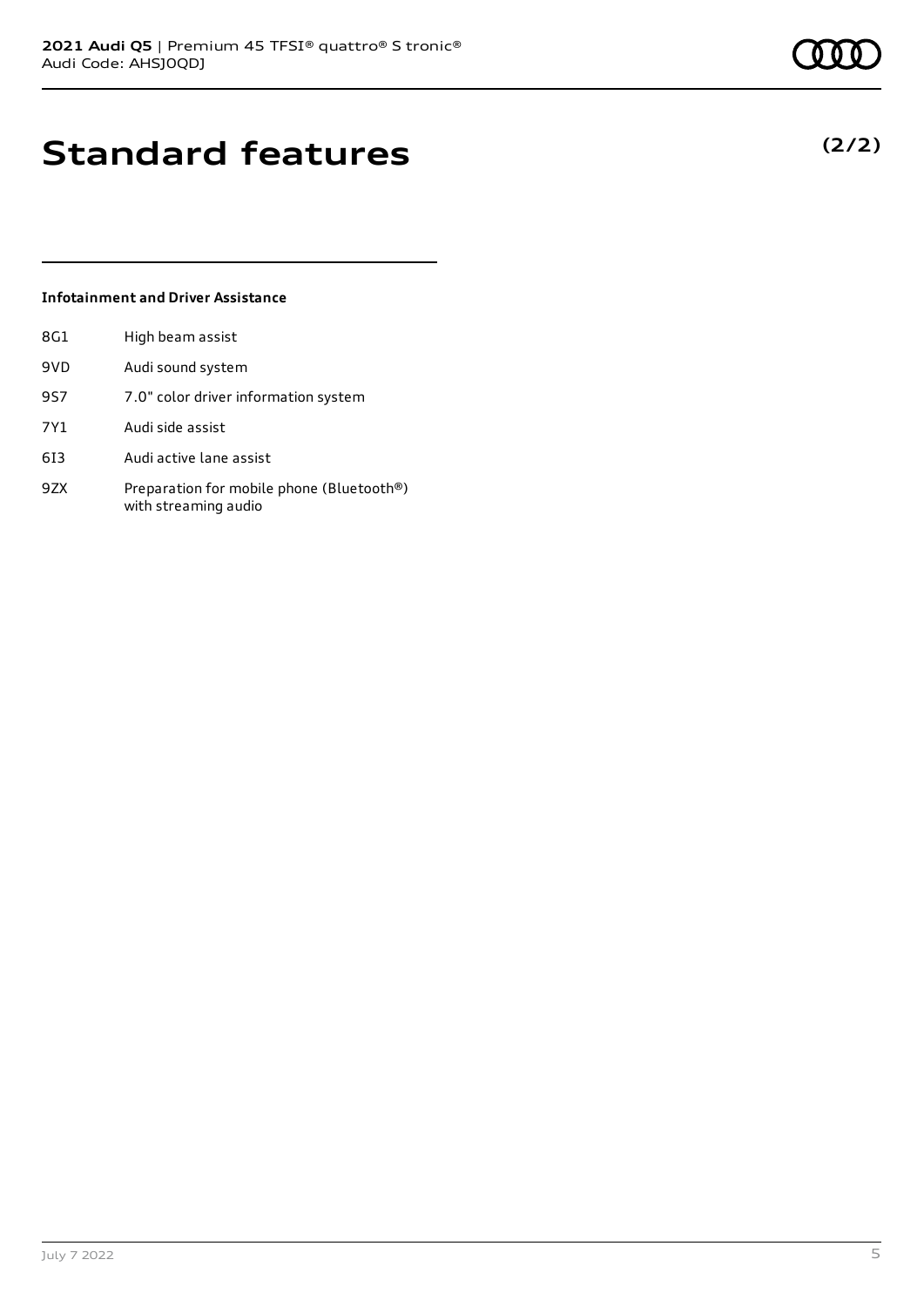### **Dealer remarks**

CARFAX One-Owner. Clean CARFAX. Certified. Q5 Brilliant Black 45 Premium quattro 7-Speed Automatic S tronic 2.0L Turbocharged Black w/Leather Seating Surfaces.

Odometer is 3937 miles below market average! 23/28 City/Highway MPG

Audi Certified pre-owned Details:

\* Limited Warranty: 12 Month/Unlimited Mile beginning after new car warranty expires or from certified purchase date

\* Includes 24/7 Roadside Assistance emergency towing, collision, jump start, flat tire change, emergency fuel service, lock-out service, extrication service, Audi assist, CARFAX Vehicle History Report and SiriusXM satellite radio complimentary 90 day subscription. If Audi New Vehicle Limited Warranty (NVLW) coverage remains at time of CPO purchase, CPO Limited Warranty Coverage commences upon expiration of NVLW and continues until 5 years from vehicle's original in-service date with no mileage limitation. If NVLW coverage has expired at time of CPO purchase, CPO Limited Warranty coverage commences at time of purchase and continues for 12 months with no mileage limitation. Limited warranty is transferable between private parties.

- \* Roadside Assistance
- \* 300+ Point Inspection
- \* Transferable Warranty
- \* Warranty Deductible: \$0
- \* Vehicle History

With approved credit for qualified purchasers. Vehicle pricing includes all offers and incentives. Sales tax, registration fees, dealer installed options, reconditioning costs, \$999 dealer fee and \$236.47 title fee not included in all vehicle prices shown and must be paid by the purchaser. While great effort is made to ensure the accuracy of the information on this site, errors do occur so please verify information with a customer service rep.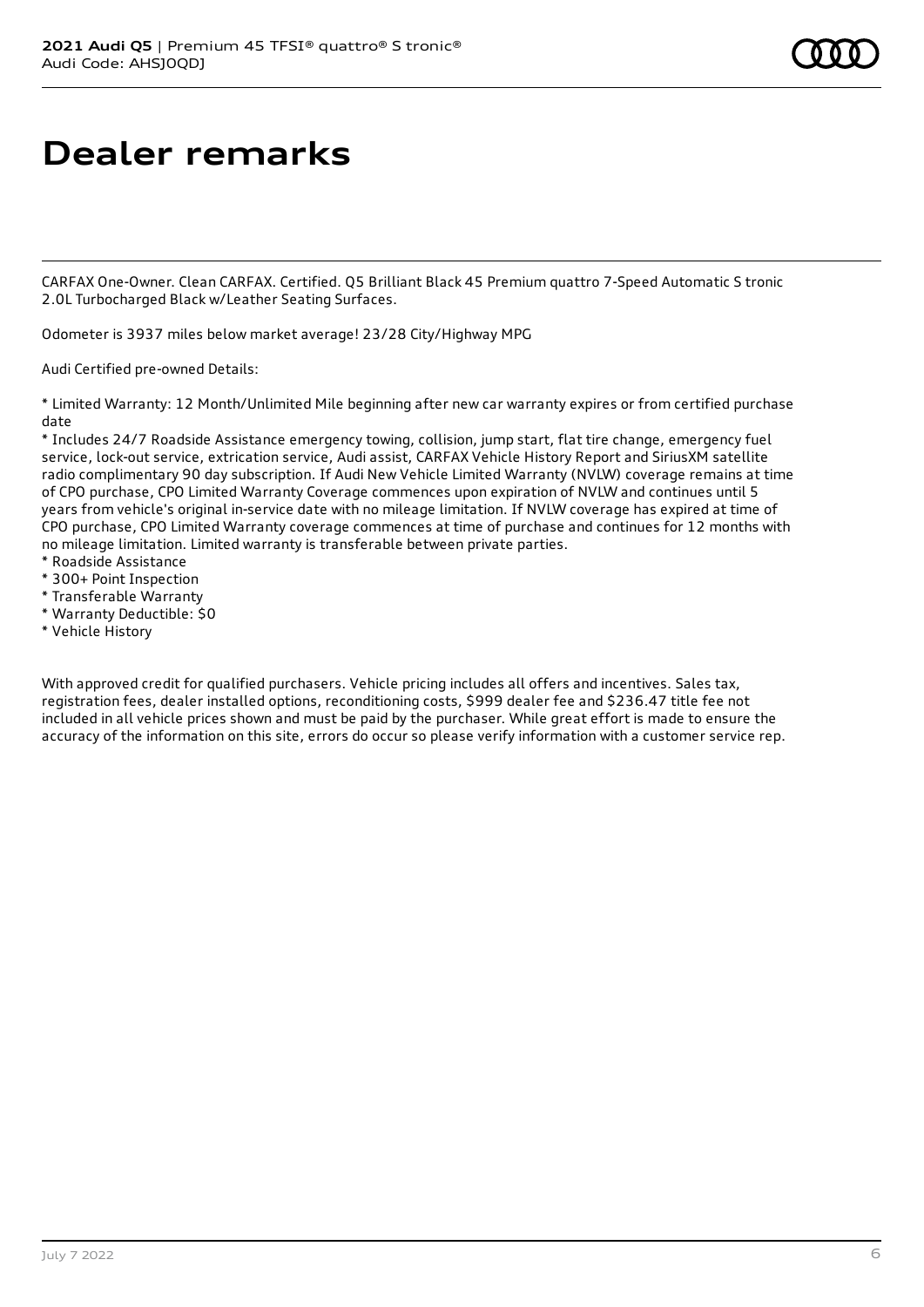## **Technical Specifications**

**(1/2)**

| <b>Engineering   Performance</b>            |                                                                                      | <b>Steering</b>                            |                                                                                |
|---------------------------------------------|--------------------------------------------------------------------------------------|--------------------------------------------|--------------------------------------------------------------------------------|
| Engine type                                 | 2.0-liter four-cylinder                                                              | Steering type                              | Electromechanical progressive<br>steering system                               |
| Power Level<br>Max. output                  | 45<br>261 HP                                                                         | Turning diameter, curb- 38.7 ft<br>to-curb |                                                                                |
| Displacement                                | 2.0 l<br>4,400 lb                                                                    | Steering ratio                             | 15.9:1                                                                         |
| Towing capacity<br>Torque                   | 273 lb-ft@rpm                                                                        | Suspension                                 |                                                                                |
| Valvetrain<br>Acceleration (0 - 60          | 16-valve DOHC with Audi valvelift<br>system and variable valve timing<br>5.7 seconds | Front axle                                 | Five-link suspension - Audi comfort<br>suspension                              |
| mph)<br>Engine block                        | Cast-iron                                                                            | Rear axle                                  | Five-link suspension - Audi comfort<br>suspension                              |
| Induction/fuel injection Turbocharged/TFSI® |                                                                                      |                                            |                                                                                |
| Cylinder head                               | Aluminum-alloy                                                                       | <b>Brakes</b>                              |                                                                                |
| stroke                                      | Displacement/Bore and 1,984/82.5 x 92.8 cc/mm                                        | Front brakes                               | 13.3 (ventilated disc) in                                                      |
| Top track speed <sup>1</sup>                | 130 mph                                                                              | Rear brakes                                | 13.0 (ventilated disc) in                                                      |
| <b>Electrical system</b>                    |                                                                                      | <b>Body</b>                                |                                                                                |
| Hybrid engine                               | 12-volt Mild Hybrid Electric Vehicle<br>(MHEV) technology                            | Material                                   | Lightweight technology-multi-<br>material construction (steel and<br>aluminum) |
| Transmission   Drivetrain                   |                                                                                      | <b>Warranty   Maintenance</b>              |                                                                                |

| Drivetrain type | quattro <sup>®</sup> all-wheel drive with ultra <sup>®</sup><br>technology |
|-----------------|----------------------------------------------------------------------------|
| Transmission    | Seven-speed S tronic <sup>®</sup> dual-clutch<br>automatic transmission    |

| Warranty | 4-year/50,000-mile Audi New |
|----------|-----------------------------|
|          | Vehicle Limited Warranty    |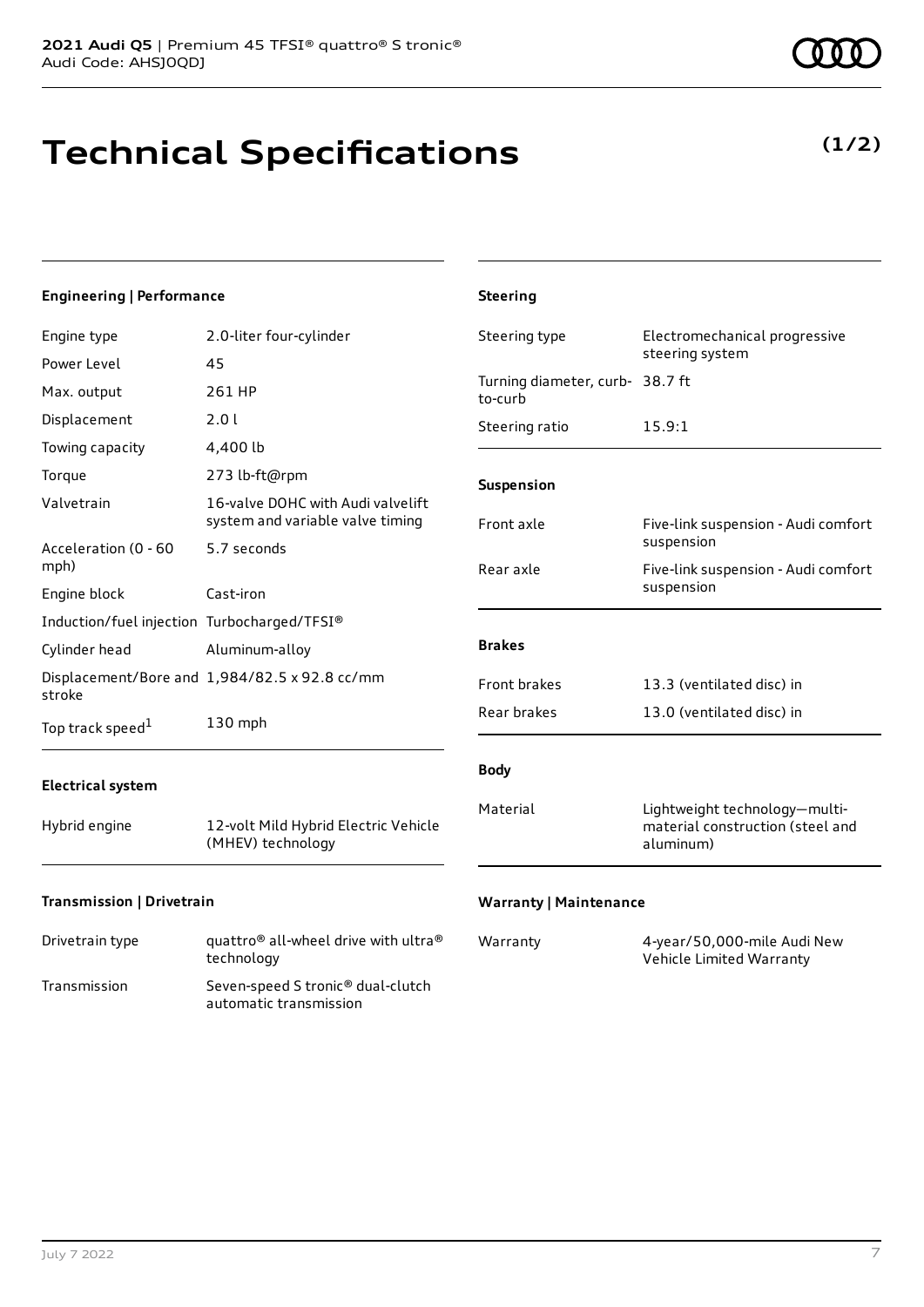### **Technical Specifications**

#### **Exterior Measurements**

| Height                           | 65.5 in  |
|----------------------------------|----------|
| Overall width without<br>mirrors | 74.5 in  |
| Length                           | 184.3 in |
| Wheelbase                        | 111.0 in |
| Overall width with<br>mirrors    | 84.2 in  |
| Track rear                       | 63.3 in  |
| Track front                      | 63.6 in  |
| Curb weight                      | 4.079 lb |

#### **Interior measurements**

| Seating capacity                          | 5                                                  |
|-------------------------------------------|----------------------------------------------------|
| Shoulder room, rear                       | 56.5 in                                            |
| Head room with front<br>sunroof           | 38.1 in                                            |
| Leg room, rear                            | 38.0 in                                            |
| Shoulder room, front                      | 57.7 in                                            |
| Head room with rear<br>sunroof            | 37.7 in                                            |
| Head room, rear                           | 39.3 in                                            |
| Leg room, front                           | 40.9 in                                            |
| Head room, front                          | 39.6 in                                            |
| Cargo volume, rear<br>seatbacks up/folded | 25.8/54.0 (25.6/53.5 with<br>sunroof) cu ft, cu ft |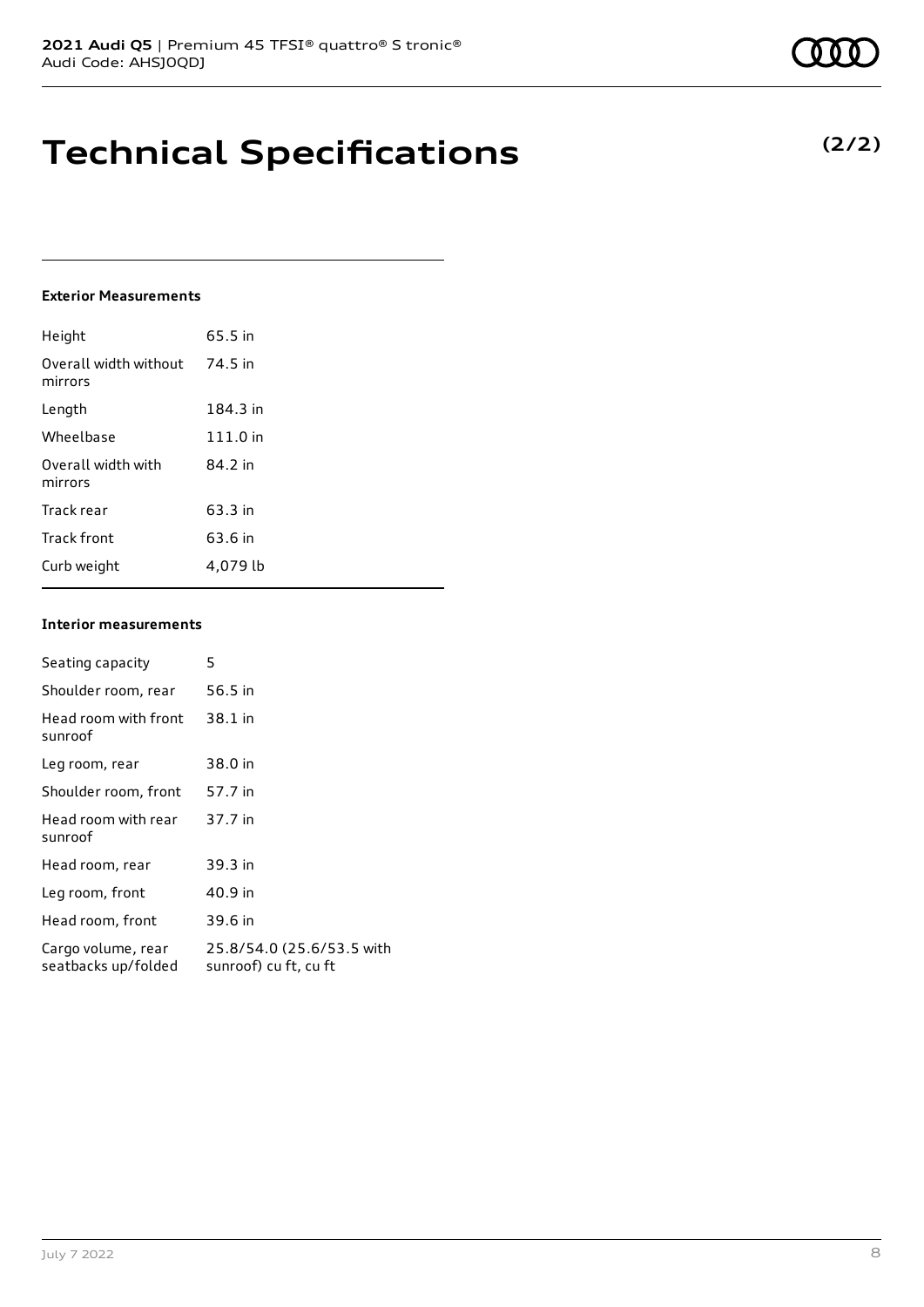### **Consumption- and emission**

#### **Consumption by NEDC**

| urban       | $23$ mpg |
|-------------|----------|
| extra-urban | 28 mpg   |
| combined    | 25 mpg   |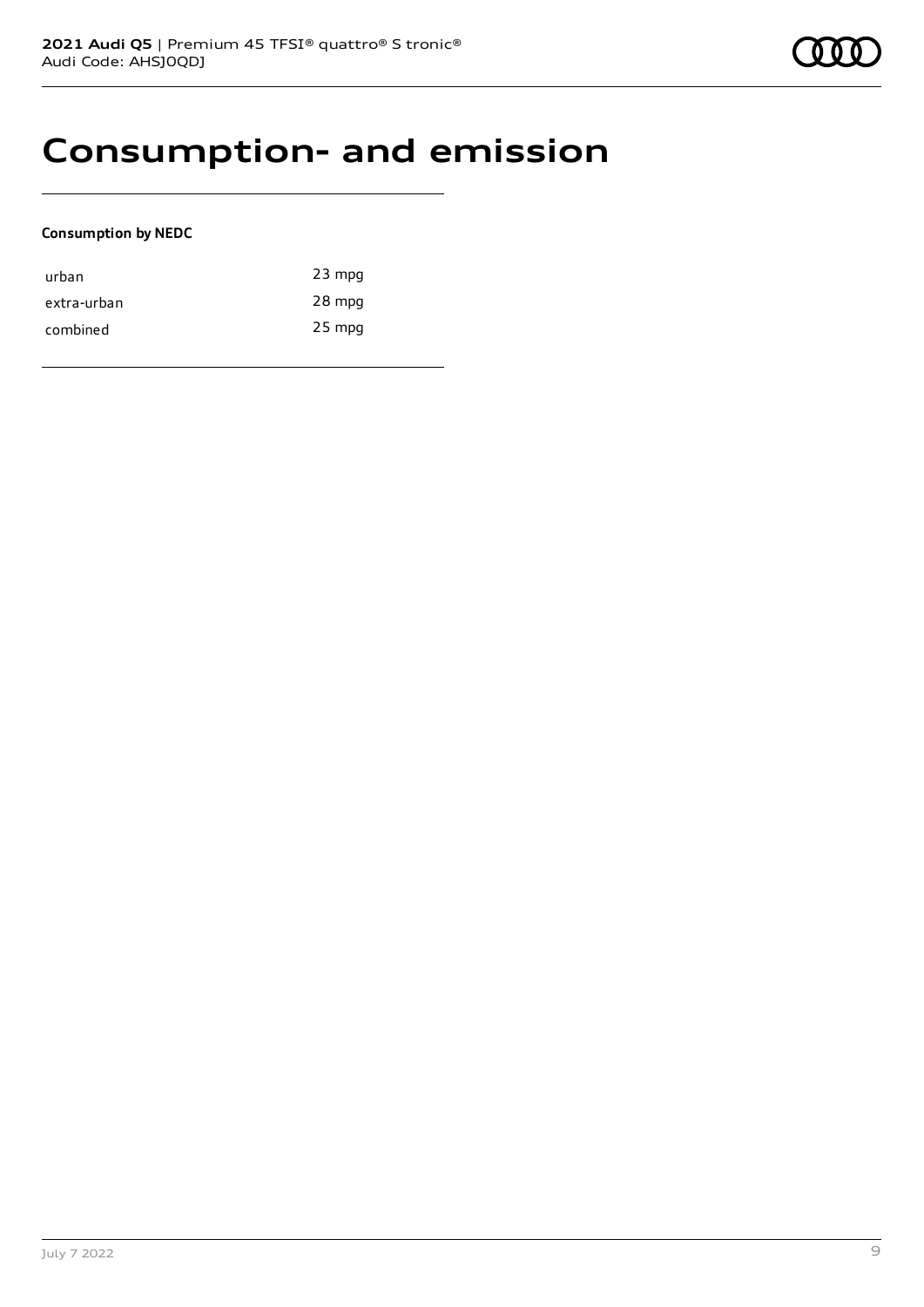

### **Contact**

Dealer **Audi Fort Lauderdale**

1200 N Federal Hwy 33304 Fort Lauderdale FL

Phone: 9545454650 FAX: 9545455586

www: [https://www.audifortlauderdale.com](https://www.audifortlauderdale.com/)